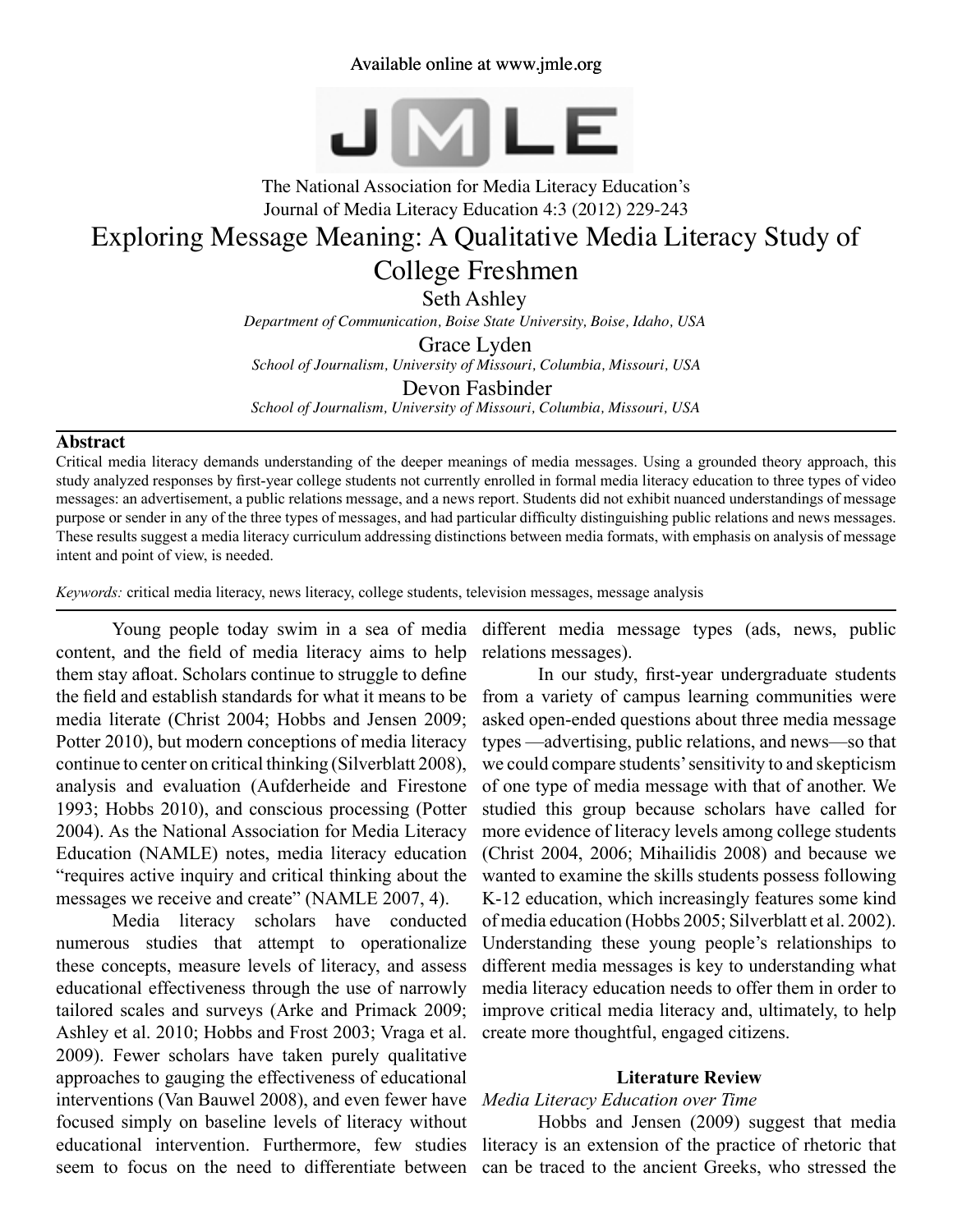development of critical thinking skills in teaching the art of politics. The modern origins of media literacy can be found in the rise of film in the early twentieth century, when educators sought to use motion pictures to teach visual literacy but felt the need to resist "the slick promotional propaganda used by film companies promoting their wares" (Hobbs and Jensen 2009, 2). The early movement failed, as film, a medium for entertainment and commercial interests, generally was not a good fit for standard curriculum. In the second half of the century, though, a shift occurred as teachers started to encourage students to be critical moviewatchers, and media literacy became a "cognitive defense" against sensationalism and propaganda (Hobbs and Jensen 2009, 3).

In the 1970s and 1980s, another shift prompted educators to view entertainment not as an evil that students must learn to critique, but as a potential aid to education. During this time, Len Masterman (1985) urged educators to avoid letting filmmaking lessons with a focus on tools and techniques get in the way of the need to challenge power relationships. He refers to a "technicist trap" that undermines the heart of media literacy: "questions about authors and audiences, messages and meanings, and representations and realities" (Hobbs and Jensen 2009, 3). The problem Masterman posed is still at play, as scholars and educators deliberate about the proper function of media literacy education.

For example, some scholars and educators focus on "information literacy," with attention to technical and research skills, ranging from video and photo editing and using online search engines to verify information (Hobbs 2008) to identifying keywords and developing hypotheses (Association of College and Research Libraries 2000). This approach could be considered part of the media literacy umbrella or it could constitute a separate domain. A different approach known as "critical literacy" includes a focus on social and political contexts and can be understood to include differences between American and other media systems, economic imperatives, media ownership and control issues, and the techniques used by media marketers (Hobbs 2008; Potter 2004; Lewis 2009; McLaughlin 1994). Broadly, the different disciplinary approaches range from a tendency to reinforce dominant paradigms of the US media system while others seek to question and change it (Hobbs 1998, 2008). Many media literacy scholars favor the latter approach as a means for improving citizenship, encouraging social change, and promoting the public interest (Culver and Jacobson 2012, Lewis and Jhally 1998, Masterman 1997, Rheingold 2008).

## *Critical Thinking and Analysis of Media Messages*

Perhaps as a part of the effort to encourage the critical approach to media literacy, scholars increasingly have included the concept of "critical thinking" in their rhetoric. Within the growing body of media literacy scholarship in the past three decades, critical thinking is the most frequently mentioned skill among the scholars' varied positions (Hobbs 2010; NAMLE 2007). Although there is no clear consensus on how to teach or assess critical thinking, scholars use the term to imply that the core of media literacy can be found in consumers' ability to analyze the deeper meanings of messages. For example, Arke and Primack (2009) found that a five-domain definition of media literacy based on materials from the National Association of Media Literacy Education was closely linked to a common measure of critical thinking. Their study showed a positive correlation between college students' media literacy scores and their scores on the California Critical Thinking Skills Test.

The term "critical thinking" sometimes implies a skill not dependent on acquired knowledge, but even so, critical thought cannot exist in a vacuum. As Potter (2010) suggests, if an individual does not possess knowledge of media systems and structures, the information necessary to evaluate the sources of media messages is not present. Thus, many scholars argue for a media literacy of both acquired knowledge about media structure and function, and the critical thinking skills of analysis and evaluation that apply this knowledge (Martens 2010; Duran et al. 2008). Duran et al. argue that a holistic media literacy course would also include contextual knowledge of the political economy of the media, consequences of media consumption, and even alternative media movements that challenge the mainstream in the name of democracy. This includes concerns related to media ownership, sourcing, and the history of journalism.

Similarly, Potter's Cognitive Model of Media Literacy (2004) requires more "conscious processing of information" and "preparation for exposures" than earlier conceptualizations of media literacy (68). Potter's model identifies media industries, media content, and media effects among the basic knowledge structures that facilitate information processing and meaning construction. Equipped with Potter's knowledge structures, "people are much more aware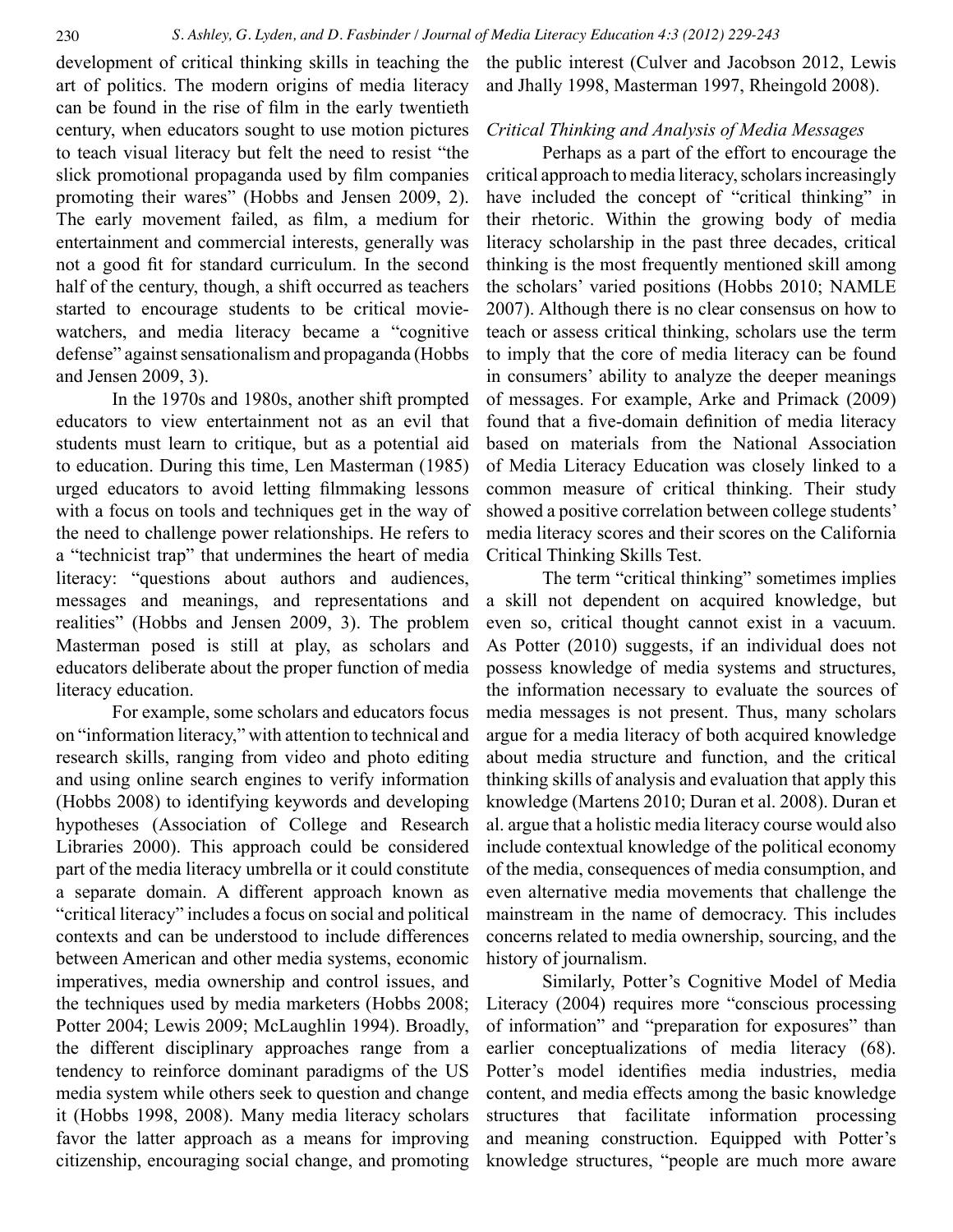during the information-processing tasks and are, therefore, more able to make better decisions about seeking out information, working with that information, and constructing meaning from it that will be useful to serve their own goals" (69). Although Potter is not necessarily promoting civic engagement or social constructionism, the knowledge structures he highlights are useful means to these ends.

#### *Qualitative Analysis in Related Studies*

Though many scholars have attempted to quantify media literacy through assessments and evaluations (Hobbs and Frost 2003; Arke and Primack 2009; Ashley et al. 2010), qualitative approaches are common and have proven useful for understanding students' baseline literacy levels and to assess the effectiveness of literacy interventions. Duran et al. (2008) measured the effectiveness of their holistic media literacy course with both quantitative and qualitative analyses. Students watched a televised advertisement and wrote critical evaluations, which were then subjected to content analysis. The researchers found that the experimental group of students, who took the media literacy course, was more likely to notice production features and to cite a need for disclaimers regarding the product, whereas the control group was more likely to point out storyline. Van Bauwel (2008) followed a qualitative ethnographic approach to examine the role of audiovisual material in language construction and to gain an appreciation for how children construct meaning from media. In this study, attempting to make learning authentic and meaningful through an art educational product stimulated motivation to look critically at different media.

The Hobbs and Frost (2003) study also measured the difference in specific skills and abilities between students who took a media literacy class and those who did not. High school students who had taken a media/ communication course for a year ended up being more media literate than those who had not, and abilities that improved included identifying key points of a news message such as purpose, target audience, point of view, construction techniques, and omitted information.

What is lacking in studies like these, however, is a specific focus on different media message formats (e.g., ads versus publicity messages versus news) and the need to differentiate between them, an essential skill in a converged media world full of increasingly sophisticated tactics for blurring the lines. The course used by Hobbs and Frost (2003) did involve multiple media formats, including both news and advertisements, but the multipart evaluation that provided the study's results does not focus on students' abilities to differentiate between them. Media literacy expands the concept of literacy to extend to all forms of media (NAMLE 2007), and it is this notion that motivates our study through the question(s): How do first-year college students interpret and evaluate three different types of media messages (an ad, a publicity message, and a news report)? Specifically, what baseline levels of literacy – assessed via responses to open-ended questions derived from modern conceptual understandings of media literacy – do college students exhibit, and how successful are they at evaluating the meaning and purpose of different types of media messages?

#### **Method**

The theoretical basis for our approach comes from Strauss and Corbin's *Basics of Qualitative Research* (1990) and is rooted in grounded theory. Our overall aim was to explore how students understand three kinds of media messages and how those understandings compared (or did not compare) with the kinds of distinctions and evaluations media literacy educators consider important foundations of literacy.

We purposefully studied first-year college students not currently enrolled in formal media literacy education to locate contextual gaps in their baseline knowledge and understanding. Because these students had no specific college-level training in media literacy, our study was an analysis of what critical thinking skills they already possessed. We chose grounded theory to explore the students' critical literacy, so that options would be limitless for what students perceive to be—for example, a message's sender. We wanted the range of responses to be as broad as possible, and a qualitative method, including content analysis and the coding process, was conducive to this goal.

#### *Procedures*

Data were collected from first-year college students who belonged to seven different learning communities, called Freshmen Interest Groups, at a large Midwestern university (N=99). Students in these groups are placed together based on their majors or other interests. In our study, students belonged to groups focusing on five areas: Accounting, Engineering, Discovering Science, Social Justice, and Civic Engagement. We purposefully avoided groups devoted to journalism or communication so that our sample would focus on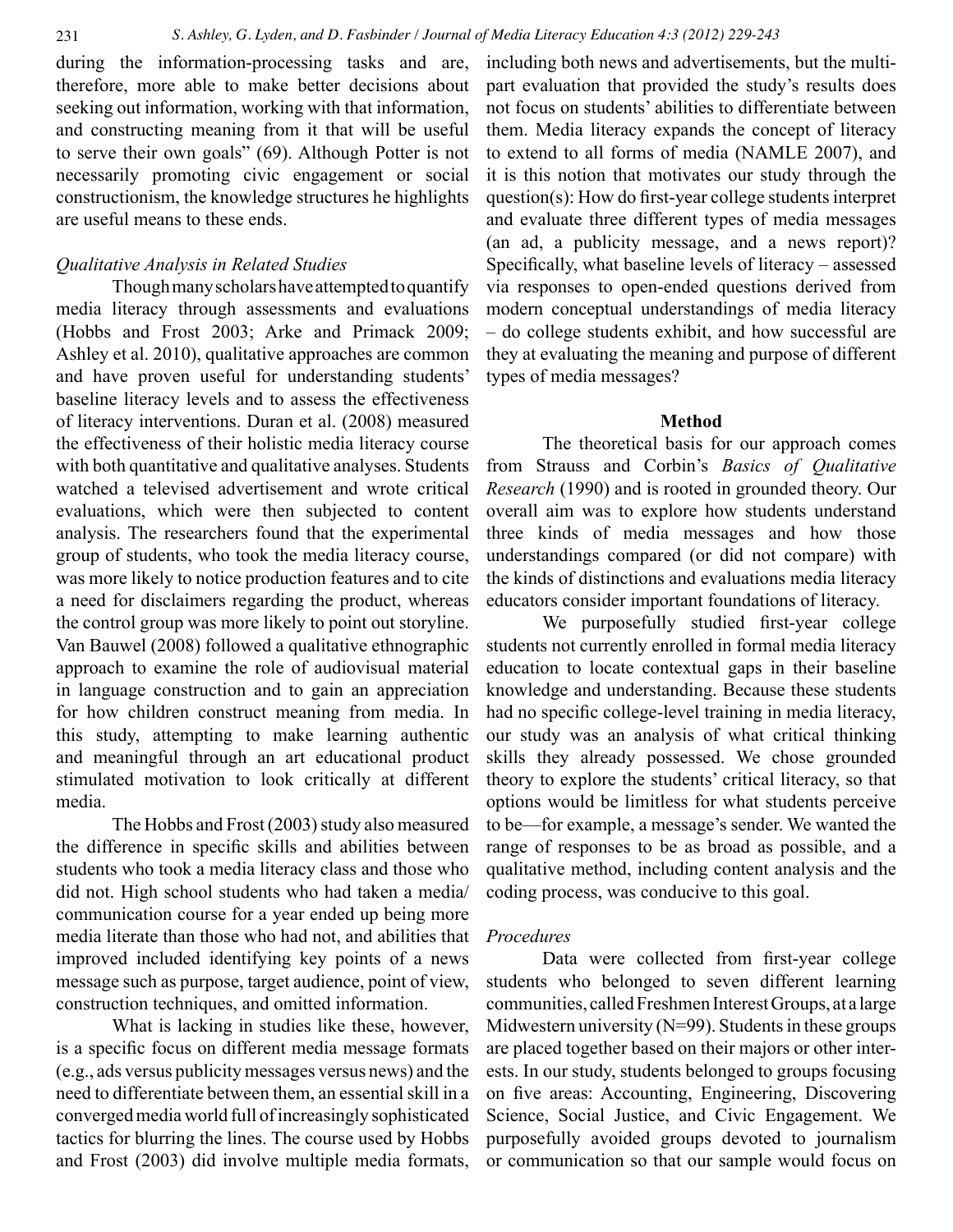students not likely to have been exposed to specific media literacy education in college. This helps us to gauge baseline levels of typical first-year students. One researcher visited each group during its standard weekly meeting time and conducted a presentation. All of the sessions occurred in September and October, when most first-year students were just beginning to be exposed to college-level critical thinking lessons in their classes. We obtained IRB approval to conduct the study, and students were informed of their rights and signed a consent form at the beginning of the session. All student responses were anonymous. It was made clear that the activity was optional and not graded. Students were not required to turn in their written responses. Students were told that the videos would be discussed in a media literacy presentation that followed the collection of data. No other incentive was offered.

In each session, students watched a video and then answered open-ended questions on a printed handout; this process was repeated three times. The first video was a 30-second advertisement for Old Spice one of the series of ads featuring "Old Spice Guy" Isaiah Mustafa. The second video was a public relations video produced by BP to show the company's efforts to save animals following the Deepwater Horizon oil spill in the Gulf of Mexico in 2010. Students watched the first two minutes of the video—which included interviews with a wildlife manager and a representative of BP—but the company is not explicitly identified as the sender of the message. The third video was a news broadcast from NBC Nightly News reporting on government errors in data gathering related to the oil spill in the Gulf. Web links to the videos can be found in Appendix A.

These three videos were selected to stimulate discussion about the different types of messages. There are a number of potential ways to approach this exercise. We could have chosen a BP advertisement to make all three messages relate to the oil spill, or we could have selected messages related to drastically different topics to avoid confounding effects. The messages could have avoided political issues to eliminate unwanted effects due to emotions and preferences. Ultimately, we chose these messages because they were distinctly different, relatively topical, and could be easily understood and discussed by students. The Old Spice ad made for an entertaining and engaging start to the exercise, which doubled as a media literacy training session following the collection of data. The BP publicity video was chosen for its mix of topicality and ambiguity; we wanted to see how students approached a message with an intentionally unclear sender and purpose. The NBC report, on the other hand, was clearly labeled, readily identifiable and had a less ambiguous purpose; it provided a clear contrast to the BP video. The discussion that followed the collection of data was based on the Center for Media Literacy's Five Core Concepts and Five Key Questions (Thoman and Jolls 2008) and was conducted after the qualitative responses had been collected.

The open-ended questions were taken from Arke and Primack's (2009) conceptual model of media literacy, which used a framework built on definitions by Aufderheide and Firestone (1993) and the National Association of Media Literacy Education (NAMLE 2007). This model also builds on the general taxonomy of learning developed by Bloom, Hastings, and Madaus (1971). The model consists of five domains: recall, purpose, viewpoint, technique and evaluation.

#### *Coding*

We coded the responses to five questions:

1. In a sentence or two, summarize the message of the video.

2. What is the purpose of this message?

3. Who is the sender of the message?

4. What points of view may be missing from the message?

5. What attitudes or feelings are you left with afterwards?

Data from the ninety-nine questionnaires were analyzed on a question-by-question basis by two researchers to establish categories of answers for each. Rather than quantitatively scoring participant responses as Arke and Primack (2009) did, we conducted an iterative process of open coding following a grounded theory approach. This task embodied grounded theory's open coding phase, which is comprised of two procedures: the asking of questions and the making of comparisons (Strauss and Corbin 1990). In order to label phenomena, researchers asked, "What broad concept is the student implying with this answer?" After answer categories were developed, the process of making comparisons was used whenever answers appeared to either fit into multiple categories or imply new ideas. The researchers opted toward using more categories, rather than restricting the number, so that they could be grouped in the later step of selective coding. Through selection coding, we then grouped the responses into meaningful categories, which we described as "orientations" to certain modes of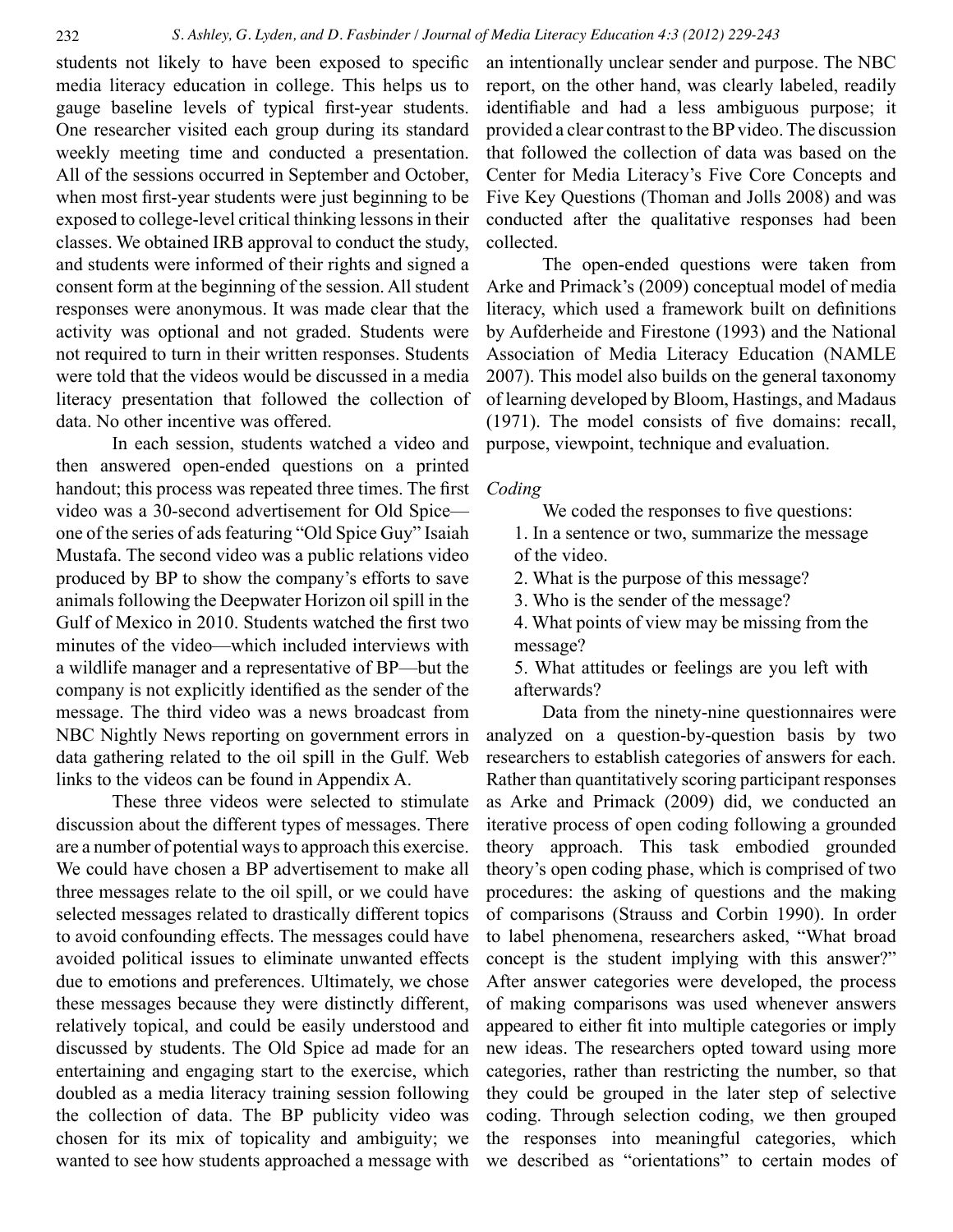thinking. The orientations were meant to highlight the different types of meanings students constructed when responding to our questions. Three outside scholars also reviewed the categories and their labels to help establish consensus.

#### **Findings**

Tables 1 through 3 show the breakdown of categories and the different "orientations" we identified in the students' responses. Each of these tables and categories are described in detail below. Note that the numbers can be viewed as raw data and as percentages, as our sample size was ninety-nine.

## *Video 1: Old Spice Television Commercial*

Table 1 describes responses to questions about the Old Spice commercial.

*Message Summary.* Question 1a asked students to summarize the message of the Old Spice commercial. The largest set of subjects (thirty-three) was categorized as the "Outcome Orientation," which consisted of

answers referring to what will happen to someone who uses Old Spice products. Sample responses included: "If you use Old Spice, you will smell like a good-looking person," and, "If you smell like Old Spice, your lady will be more attracted to you." The "Masculine Orientation" category focused on "manliness" and included twenty responses. Participants said: "Real men use Old Spice," and, "Old Spice is what a man should smell like." "Brand Orientation" was the third most populous category with nineteen responses, which noted that the message of the video was centered on sales. Examples included: "Trying to sell Old Spice body wash," and, "Was a promotion for Old Spice." These students were able to assess the origin of the message as an advertisement and correctly summarize the underlying message. Finally, others (sixteen) fell under the "Your Man Orientation" that centered on advertising the product to the partners of the male individuals using the soap. Responses included: "If your man uses Old Spice, he will give you whatever you want," and, "Your man can smell like a man if he uses Old Spice."

|                                                                        |                                      | Number of students  |
|------------------------------------------------------------------------|--------------------------------------|---------------------|
| Question                                                               | Orientation                          | in each orientation |
| 1a. "In a sentence or two,<br>summarize the message of<br>this video." | <b>Your Man Orientation</b>          | $\overline{16}$     |
|                                                                        | <b>Brand Orientation</b>             | 19                  |
|                                                                        | <b>Outcome Orientation</b>           | 33                  |
|                                                                        | <b>Masculine Orientation</b>         | 20                  |
|                                                                        |                                      |                     |
| 1b. "What is the purpose of                                            | <b>Sales Orientation</b>             | 84                  |
| this message?                                                          | <b>Intended Message Orientation</b>  | 5                   |
|                                                                        |                                      |                     |
| 1c. "Who is the sender of<br>the message?"                             | <b>Brand Orientation</b>             | 49                  |
|                                                                        | <b>Actor Orientation</b>             | 29                  |
|                                                                        | <b>Combined Orientation</b>          | 10                  |
|                                                                        | <b>Female Orientation</b>            |                     |
| 1d. "What points of view"<br>may be missing from the<br>message?"      |                                      | 25                  |
|                                                                        | <b>Disliking Porduct Orientation</b> | 36                  |
|                                                                        | <b>Fact Orientation</b>              | 9                   |
|                                                                        | <b>Complete Orientation</b>          | $\overline{2}$      |
|                                                                        |                                      |                     |
| 1e. "What attitudes or<br>feelings are you left with<br>afterwards?"   | <b>Entertainment Orientation</b>     | 35                  |
|                                                                        | <b>Consumer Orientation</b>          | 26                  |
|                                                                        | <b>Curiosity Orientation</b>         | 4                   |
|                                                                        | Normative Orientation                | 7                   |
|                                                                        | <b>Negative Orientation</b>          | 7                   |
|                                                                        |                                      |                     |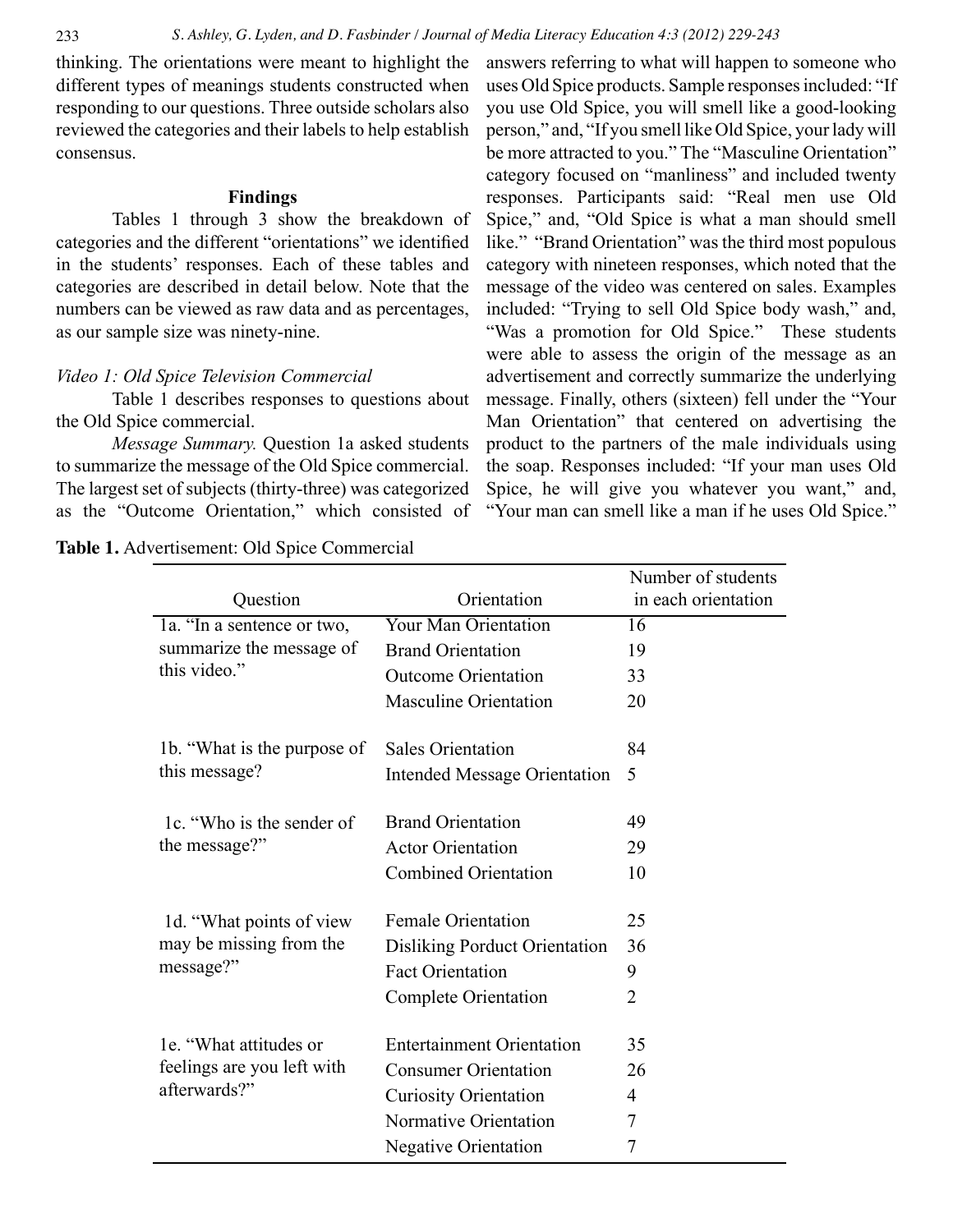*Purpose*. Question 1b shows responses to the question of the ad's purpose. Students caught onto the advertising pitch, as almost all of them (eighty-four) fell into the "Sales Orientation" category saying, "Get you to buy Old Spice," and, "To buy Old Spice." Most of these answers were very direct, and participants often said close to exactly the same thing. Those who did not note the advertising element were placed into "Intended Message Orientation" (five) because they saw the purpose as something that mirrored the message. Examples included: "You need to smell good or you won't be attractive," and, "Old Spice makes you a sexy man." These responses failed to separate purpose from message.

*Sender*. Question 1c asked about the sender of the message. The "Brand Orientation" category (forty-nine) referred to the Old Spice Company as a corporation using answers such as "Old Spice," and, "Body wash company." Other participants (twentynine) fell under the "Actor Orientation" group, which focused on the actor who appeared in the commercial. Students indicated that the sender was "[t]he guy in the video," and, "[a] black very attractive man." These indicate that they believe the actor is indeed sending this message because he is the one speaking on the screen. Some students ended up straddling both answers. We placed them in our "Combined Orientation" category (ten), in which the answers showed both of the previous responses. Students said things like "The man and Old Spice," and, "The company who [sic] made the commercial and the actor." These students believed the sender could include multiple parties in the message creation process.

*Missing Points of View*. Question 1d asked, "What points of view may be missing from the message?" The largest group of responses (thirty-six) fell into the category we called "Disliking Product Orientation" because they indicated that "Old Spice may be no good," or, "Not everyone likes the smell of Old Spice, and body soap doesn't change who someone is." The second largest category (twenty-five) was the "Female Orientation," which regarded women as the missing viewpoint in this ad. Some students merely wrote "Women" as their answer, while others expanded: "The women's real point of view on the body wash; it's just what the man thinks the women would want." A few outliers fell into the category of "Fact Orientation" (nine) and suggested that viewers would want actual facts about the product. Participants wrote, "Information about the product," and, "What the product actually benefits." Finally, a couple (two) believed that there were not any missing points of view and they fell into the "Complete Orientation" category.

*Attitudes or Feelings*. Question 1e asked, "What attitudes or feelings are you left with afterwards?" The top category (thirty-five) was "Entertainment Orientation," in which responses focused on humor, happiness, and entertainment. Some examples included: "Clever and funny," and, "I was entertained." Responses that were focused on the advertising aspect of the product fell into the "Consumer Orientation" category (twenty-six). Examples included: "I have to go out and buy this," and, "Old Spice smells good." These answers generally avoided actual attitudes or feelings, but rather leaned more toward the message the advertisers were trying to send. The final three categories had small numbers compared to the previous two, but they were important to note. Some participants (seven) felt that the commercial was telling them how to be a man, placing them in the "Normative Orientation." Students wrote, "That using Old Spice makes you more of a man," and, "That if you want these things in a man, you need to buy your spouse Old Spice. Or if you are a guy, you need to buy this to be like the man in the video." These differ from the "Consumer Orientation" category responses because they set standards for men as opposed to just telling them to buy the product. There were some answers (seven) that were placed in the "Negative Orientation" category because they had feelings they described as "Annoyed," or, "That was weird." Finally, some participants (four) wanted more and fell under the "Curiosity Orientation" category with responses like "Want to know what he smells like," and simply, "Curiosity."

Overall, students correctly identified the primary purpose of the Old Spice message but lacked a nuanced understanding of the sender, alternative points of view and even the message itself. Later in the session, many students indicated that they had seen the ad before, which could have contributed to these preconceived understandings.

#### *Video 2: BP Promotional Video*

Table 2 shows categories of responses to the BP promotional video.

*Message Summary*. Most participants (seventythree) indicated that the message of the video had to do with saving, helping, and then releasing the pelicans after the oil spill. The category, labeled as "Rescue/ Release Orientation," included the following responses: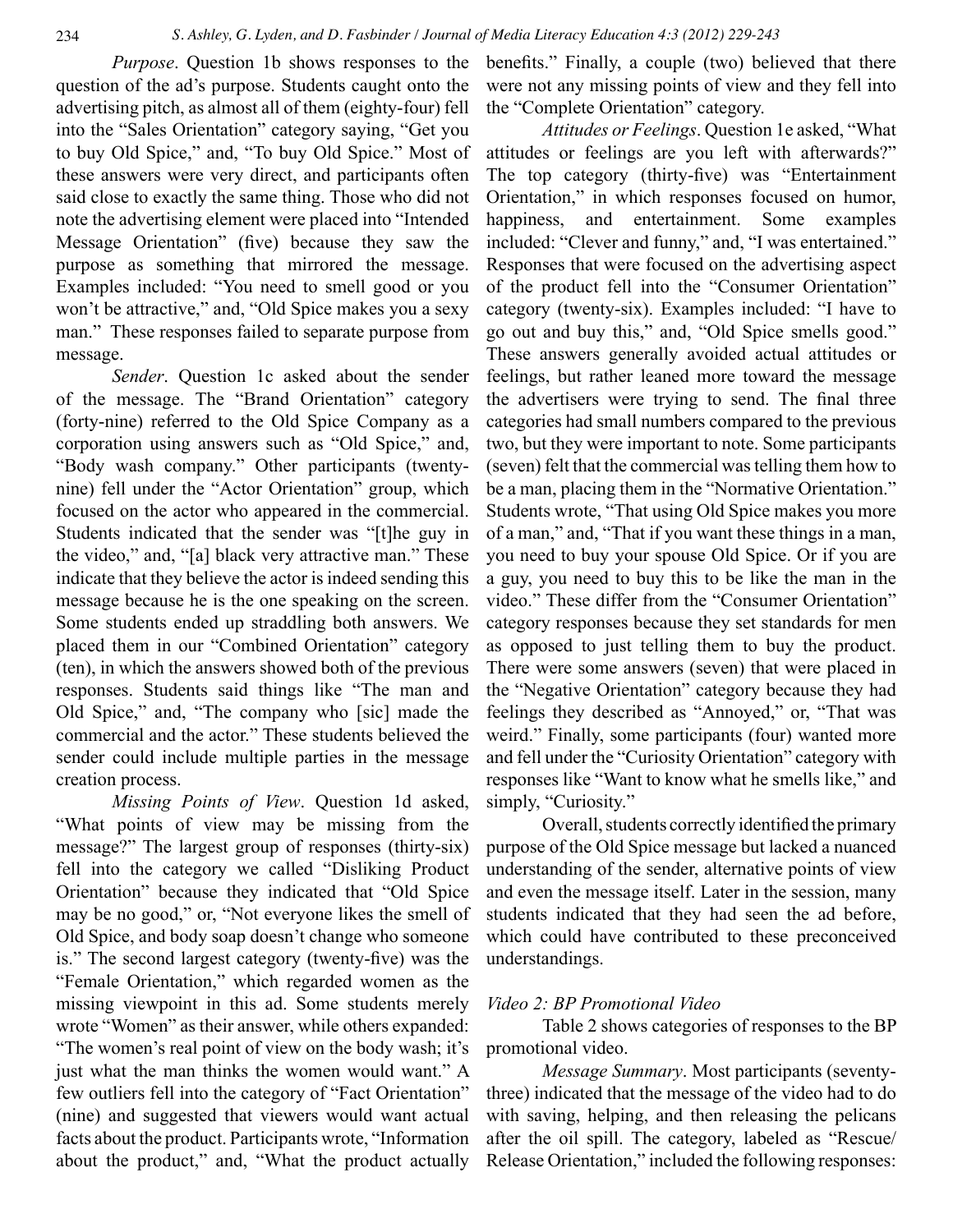"Some birds in Louisiana were negatively affected by an oil spill. They were rescued, cleaned up, cared for, and eventually released back into the wild," and, "That birds were saved from the oil spill." Some individuals (eight) fell under the category "PR Orientation," in which responses included: "BP cares about pelicans and is taking responsibility for clean up after the spill," and, "BP is trying to show that they are making progress getting oil-covered animals back into the wild." While these mention the animals, respondents in this category

believe the main message is about BP and correctly identified the sender of the message. In the "Negligible Impact Orientation" category, a few skeptical students (three) wrote that "Pelicans can survive in the wild," and, "Not all areas were necessarily affected by the oil spill. There are many places where wildlife can still flourish." Some participants (eight) felt that the message was focused on the impact this spill had on the animals directly. They were placed in the "Impact Orientation" category because their answers focused

**Table 2.** PR Message: BP Pelican Release Video

|                                                                        |                                             | Number of students  |
|------------------------------------------------------------------------|---------------------------------------------|---------------------|
| Question                                                               | Orientation                                 | in each orientation |
| 2a. "In a sentence or two,<br>summarize the message of<br>this video." | Rescue/Release Orientation                  | 73                  |
|                                                                        | PR Orientation                              | 8                   |
|                                                                        | Negligible Impact Orientation               | 3                   |
|                                                                        | <b>Impact Orientation</b>                   | 8                   |
|                                                                        | <b>Wildlife Orientation</b>                 | 4                   |
| 2b. "What is the purpose of<br>this message?                           | Information/Education Orientation           | 73                  |
|                                                                        | PR Orientation                              | 8                   |
|                                                                        | <b>Action Orientation</b>                   | 9                   |
|                                                                        |                                             | 5                   |
|                                                                        | <b>Progress Orientation</b>                 |                     |
| 2c. "Who is the sender of the                                          | <b>Environmental Specialist Orientation</b> | 42                  |
| message?"                                                              | <b>Individuals Orientation</b>              | 23                  |
|                                                                        | <b>Government Orientation</b>               | 9                   |
|                                                                        | <b>Corporation Orientation</b>              | 19                  |
|                                                                        | News Orientation                            | 3                   |
|                                                                        |                                             |                     |
| 2d. "What points of view"                                              | <b>Opposition Orientation</b>               | 15                  |
| may be missing from the<br>message?"                                   | <b>Animal Orientation</b>                   | 10                  |
|                                                                        | Corporation Orientation                     | 10                  |
|                                                                        | <b>Community Orientation</b>                | 11                  |
|                                                                        | <b>Complete Orientation</b>                 | 2                   |
|                                                                        | <b>Government Orientation</b>               | 2                   |
|                                                                        | Questioning Orientation                     | 14                  |
|                                                                        | <b>Science Orientation</b>                  | $\overline{2}$      |
| 2e. "What attitudes or<br>feelings are you left with<br>afterwards?"   | Positive/Happy Orientation                  | 49                  |
|                                                                        | Negative/Sad Orientation                    | 14                  |
|                                                                        | <b>Indifferent Orientation</b>              | 14                  |
|                                                                        | <b>Action Orientation</b>                   | 7                   |
|                                                                        | <b>Informed Orientation</b>                 | 5                   |
|                                                                        | <b>Curiosity Orientation</b>                | 2                   |
|                                                                        |                                             |                     |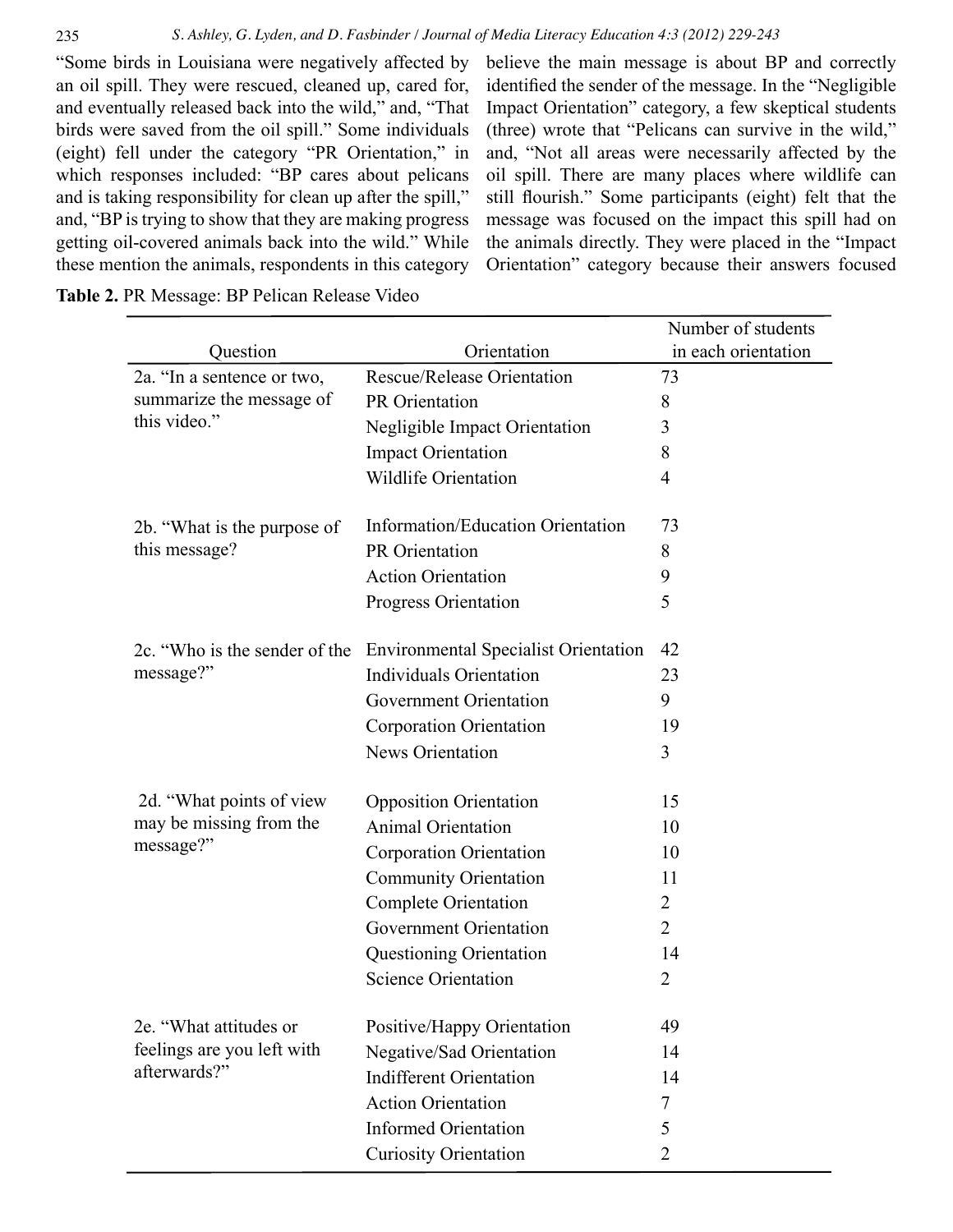on the birds only. Examples included: "Talk about how oil spill affected brown pelicans," and, "The point was to show hardships pelicans had to go through." Finally, there is "Wildlife Orientation" that contains responses (four) that center on the birds depicted in the video rather than the intended publicity message. Responses included: "To protect your wildlife and respect it," and, "The message was to help out wildlife."

*Purpose*. Question 2b asked about purpose. The vast majority of responses (seventy-three) fell into the "Information/Education Orientation," which focused on a fact-based design intended to improve the knowledge of the viewer. Students wrote: "To make the viewer more knowledgeable about what happens to pelicans when they are oiled," and, "Educate viewers about the success of a conservation effort." Some participants (eight) believed that this was a pitch for BP and were categorized as the "PR Orientation." These students wrote: "To show the good things BP is doing in response to the oil spill," and, "Clean up BP's image after the spill." The "Action Orientation" category (nine) refers to responses indicating that the video wanted viewers to get involved or take action in some way. Examples included: "One should aid in the rehabilitation of birds affected by the oil spill," and, "Save the pelicans." Finally, the "Progress Orientation" (five) focused on the answers that had to do with hope and the reassurance that things are improving. Participants responded: "To try and convince people that things are getting better," and, "To instill hope in the people and to show progress."

*Sender*. Question 2c asked about the sender of the message. Many responses (forty-two) fell into the "Environmental Specialist Orientation," which included any environmental or wildlife experts and workers. Responses included: "Professionals in the area of pelicans," and, "Wildlife organizations." The second highest number of participants (twenty-three) was in the "Individuals Orientation" category, which consisted of those who thought the sender was a specific rescuer or someone speaking in the video. These students said, "The people who saved and took care of the birds," and, "Two different specialists via interviews." In addition, some students (nine) thought that the government was sending this message and belonged to the "Government Orientation" category. These students explained the sender as "State government" and "Wildlife Conservation of Louisiana." Only nineteen students correctly identified BP as the sender or the message. This "Corporation Orientation" consisted of responses such

as: "BP higher ups," and, "The two speakers who were associated with BP." Finally, a few students (three) assumed the sender to be a news outlet. The "News Orientation" category included responses such as "News Channel," and, "The sender is probably the news." It is somewhat surprising that more students did not fall into this category, as the video makes use of the common techniques of the broadcast news feature story.

*Missing Points of View*. Question 2d asked students to identify missing points of view. This question received the widest variety of responses, suggesting that students were collectively able to consider many possible alternative viewpoints. But individually, most students produced responses that fit into a single category. The "Opposition Orientation" category included fifteen responses focused on a general opposing viewpoint without specifically indicating what that may be. For instance, students said, "Those opposing the group," and, "Those who think saving the pelicans is a bad idea. Those opposed to releasing them in this particular spot." A fair number of participants (ten) indicated that the birds' view was not being shown. These responses were grouped into the "Animal Orientation" category. Students in this category simply said, "The birds," or, "The pelicans' point of view." An equal number of participants (ten) fell under the "Corporation Orientation." Responses included: "The Oil Company," or, "The people who spilled the oil." In reality, this is the point of view that is actually represented in the message. The community's point of view was missing according to some students (eleven), who were placed in the "Community Orientation" section. Responses included: "People in the community surrounding birds," and, "Points of view from citizens that live in the area." Quite a few students (fourteen) wanted more information and fell into the "Questioning Orientation." Students wrote: "The facts about how many birds were affected or helped," and, "If the pelicans will have long-term effects." Two students thought that there were no viewpoints missing (the "Complete Orientation" category). Two other students indicated that they wanted more scientific research, placing them in "Science Orientation." Their answers included: "Scientists," and, "Any scientific messages of what is best for the birds and how the ecosystem is going to be affected after the birds relocated." Finally, two students called for "The government's" perspective and were placed in the "Government Orientation."

*Attitudes or Feelings*. Question 2e asked about attitudes and feelings. Half of students (forty-nine) fell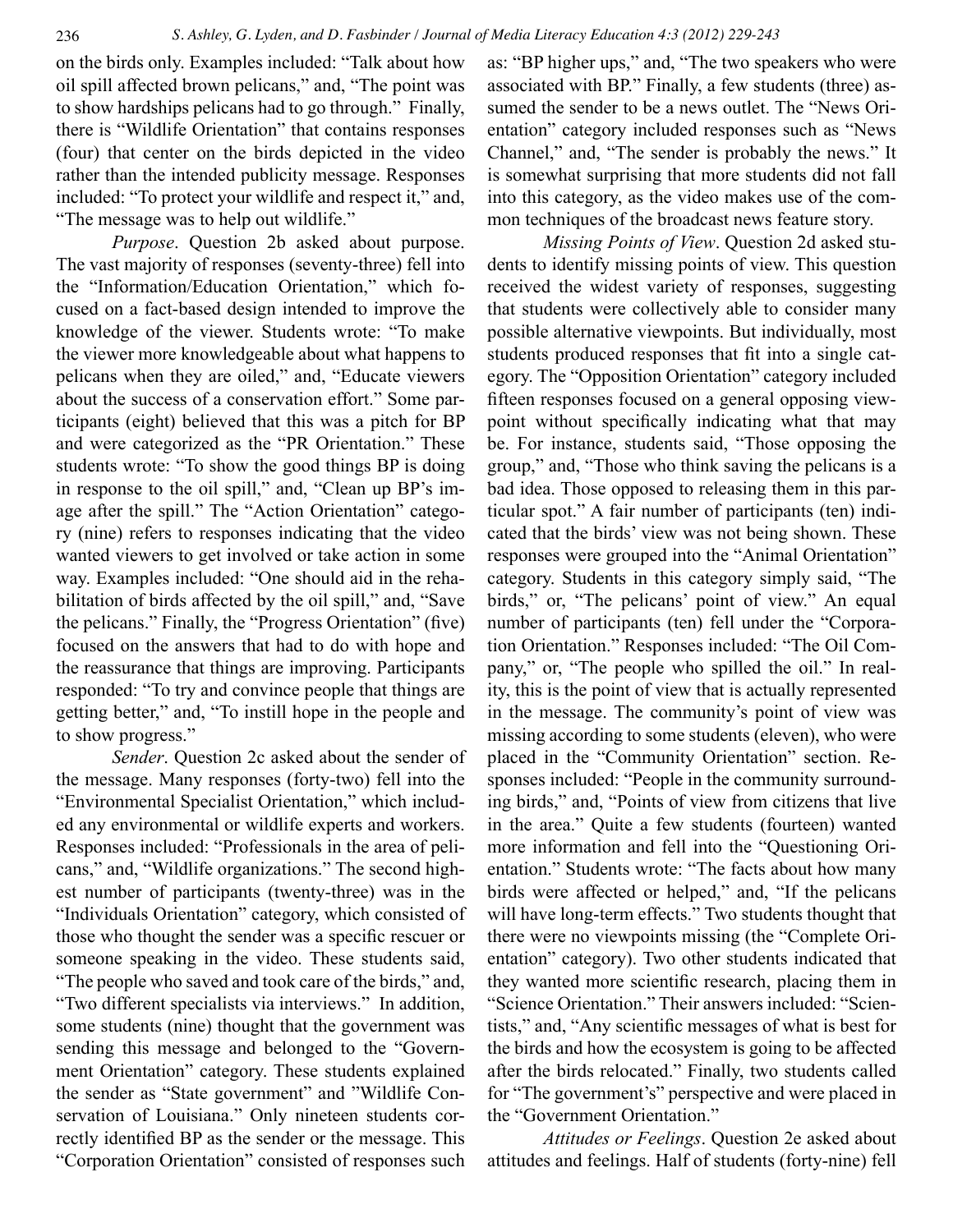into the "Positive/Happy Orientation" category with answers that are often associated with positive feelings. For instance, students said: "Happiness for birds (optimism for future)," and, "They helped the pelicans of the Gulf in a great way." Most people expressed feelings of relief or joy at seeing the birds being saved. Another group of participants (fourteen) expressed more remorse for the animals and fell into the "Negative Orientation" category with answers such as: "Feeling sorry for the birds," and, "Awe, poor pelican population of Louisiana." An equal number of students (fourteen) were placed in the "Indifferent Orientation" category. Responses included: "I don't care about this very much," and, "I thought it was kind of boring and it didn't have much of an impact on me." A handful of other participants (seven) answered that they felt motivated or encouraged to do something about this problem and were placed in the "Action Orientation" category. Their answers included: "I want to help the wildlife; kind of sad," and, "A desire to help the animals and work with them." A few students (five) felt that they were equipped with sufficient knowledge at this point regarding the problem. This "Informed Orientation" category of responses included: "The pelicans survived," and, "That the birds needed help and then they got it." These answers focused on a summary. Finally, two students in the "Curiosity Orientation" category wondered what else they could learn. They responded: "I am interested to find out more about these pelicans," and, "I wonder what's going to happen with the pelicans."

The BP publicity video seemed to produce a great deal more confusion and conflict among students than the Old Spice commercial. Most students were not able to correctly identify the sender or the purpose of the message. Even the message itself proved difficult for students to identify beyond the most obvious, superficial understanding.

## *Video 3: NBC News Report*

Table 3 refers to responses related to the NBC news video about the Gulf oil spill.

*Message Summary.* Question 3a asked students to summarize the message. Most students said the message was that the government had done something wrong; we placed them (seventy-three) in the "Government Inadequacy Orientation" category. Sample responses included: "This video is saying the government is at fault for misleading the public about how much oil was released during BP's oil spill," and, "Obama administration screwed up oil spill situation." Other students (eighteen) interpreted the message in a more general way and were placed in the "Summary Orientation" category. Responses included: "It describes what happened during the BP oil spill and how it affects the USA," and, "A summary of the oil Gulf disasters." Finally, two participants that fell into the "Critical/Incorrect Orientation." They wrote: "That the Gulf spill was caused by the Obama administration," and, "BP blows."

*Purpose*. Question 3b asked about the purpose of the message. Half of students (forty-nine) said that the purpose was to show how the government was at fault. For this "Government Inadequacy Orientation" category, sample responses included: "The oil spill is worse than the government wants us to believe," and, "Blame Obama." Another category labeled as "Information Orientation" had a large number of answers (thirty-five), such as: "To report the condition of the spill," and, "To provide information to the American public." A few students (four) seemed to see the purpose as focused on showing both sides of the story. These answers fell in the "Balance Orientation" category: "The purpose of this message is to alert you to both sides," and, "To explain exactly what the real story of the oil spill is vs. the government's story." Three students fell into a "Conflict Orientation" category with answers such as: "To present biased information that may or may not be true about the Obama administration's attitude and relief efforts towards the BP spill," and, "For someone to whine that perhaps the Obama administration didn't have an exact figure of how much oil was there, even though the public knew it was A LOT, apparently we needed to know exactly how much." Finally, a single student ("Promote NBC Orientation") suggested that even news pieces have a promotional aim and wrote: "To promote its fact finding task, so that NBC can be thought of as investigative journalists."

*Sender*. Question 3c about the sender of the message saw a large number of students (fifty-seven) fall into the "News Outlet Orientation" category. Students wrote: "NBC," or, "NBC Nightly News." In addition, there were a fair number of students (thirteen) who were more general with their answers and fell into the "General Media Orientation" category. These students said things like "Media" or "News" to describe the sender. A group of students (twelve) took the sender to be the actual person working on the story. This "Reporter Orientation" category included answers such as: "News anchors," and, "The reporter." Finally, a handful of participants (eight) believed the sender was one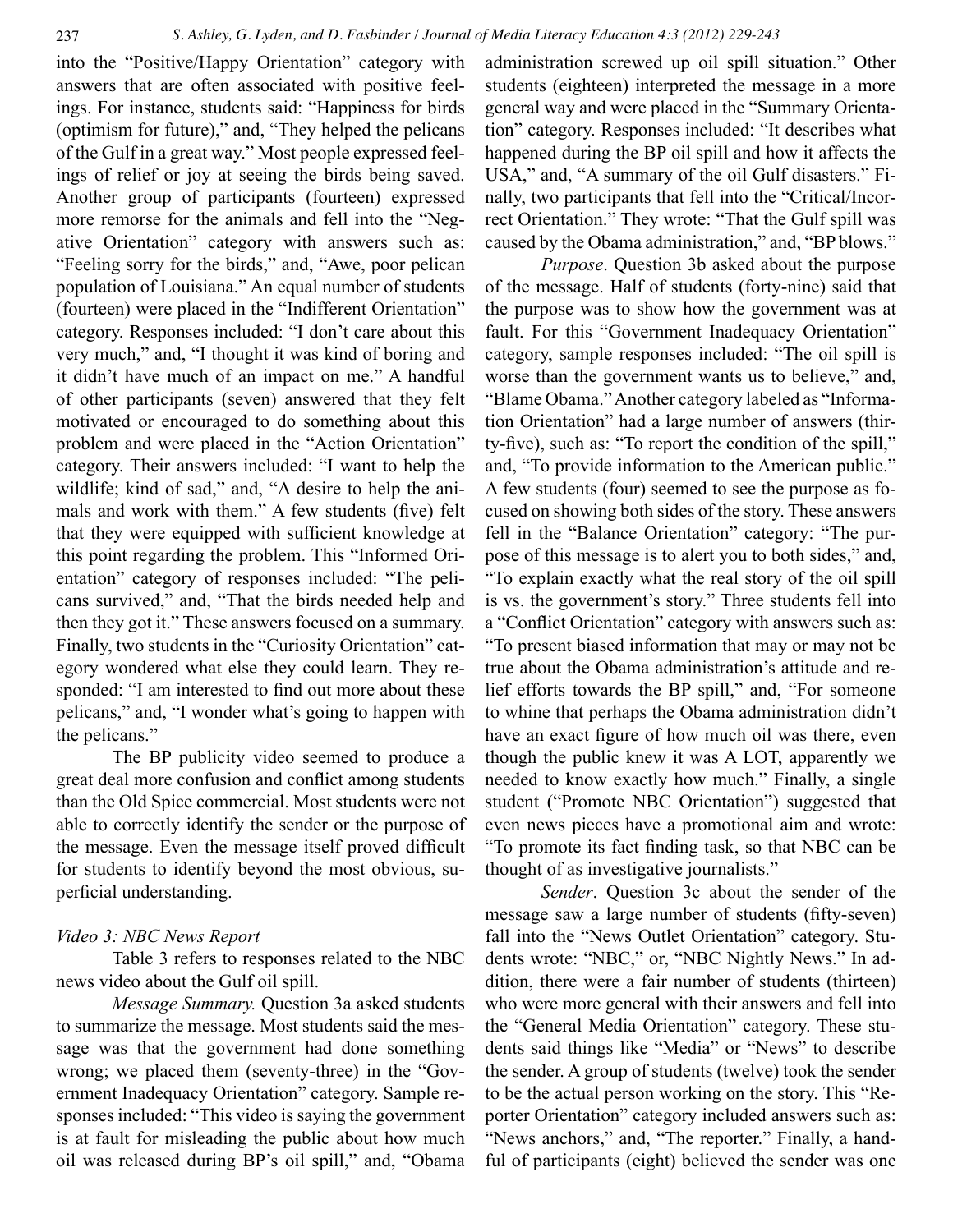or more of the sources who appeared in the news story. This "Source Orientation" category included such responses as "Government Panel," and, "Scientists and researchers."

*Missing Points of View.* Responses to Question 3d about missing points of view highlighted a desire for balance. A majority of students (sixty-four) said that they wanted to hear the government's voice in this news clip. In this "Government Orientation," students indicated generally "The White House," or more specifically, "Obama's personal statement/final word." The "Source Orientation" category included fourteen responses, such as: "Those of BP, others involved in gathering data," and, "BP's, Obama's, other reports." Four students in the "Community Orientation" category wanted to hear from other stakeholders in this issue. These participants' responses included: "The unbiased opinions of everyone else," and, "How much information did they choose among how much context in which scientists opinions were squelched."

*Attitudes or Feelings*. Question 3e highlighted attitudes or feelings after watching the video. Half of students (forty-nine) fell into the "Critical/Negative Orientation" category, which deals mainly with the views of the government. These individuals said, "Questioning the legitimacy of the government," and, "Negative opinion of the U.S. government." Other students (seventeen) fell into the "Angry/Sad Orientation" category, with responses such as: "Disgust, shock, pity," and, "Anger, disappointment." A group of students (ten)

|                                                                        |                                       | Number of students  |
|------------------------------------------------------------------------|---------------------------------------|---------------------|
| Question                                                               | Orientation                           | in each orientation |
| 3a. "In a sentence or two,<br>summarize the message of<br>this video." | Government Inadequacy Orientation     | 73                  |
|                                                                        | <b>Summary Orientation</b>            | 18                  |
|                                                                        | <b>Critical/Incorrect Orientation</b> | $\overline{2}$      |
| 3b. "What is the purpose of<br>this message?                           | Government Inadequacy Orientation     | 49                  |
|                                                                        | <b>Information Orientation</b>        | 35                  |
|                                                                        | <b>Balance Orientation</b>            | $\overline{4}$      |
|                                                                        | <b>Conflict Orientation</b>           | 3                   |
|                                                                        | <b>Confusion Orientation</b>          | 1                   |
|                                                                        | Promote NBC Orientation               | 1                   |
| 3c. "Who is the sender of<br>the message?"                             | <b>News Outlet Orientation</b>        | 57                  |
|                                                                        | General Media Orientation             | 13                  |
|                                                                        | Source Orientation                    | 8                   |
|                                                                        | <b>Reporter Orientation</b>           | 12                  |
| 3d. "What points of view<br>may be missing from the<br>message?"       | Government Orientation                | 64                  |
|                                                                        | <b>Community Orientation</b>          | $\overline{4}$      |
|                                                                        | <b>Source Orientation</b>             | 14                  |
|                                                                        | <b>Conservative Media Orientation</b> | 1                   |
| 3e. "What attitudes or<br>feelings are you left with<br>afterwards?"   | Critical/Negative Orientation         | 49                  |
|                                                                        | Angry/Sad Orientation                 | 17                  |
|                                                                        | <b>Confused Orientation</b>           | 10                  |
|                                                                        | <b>Informed Orientation</b>           | 3                   |
|                                                                        | <b>Indifferent Orientation</b>        | 5                   |
|                                                                        | <b>Bias Orientation</b>               | 5                   |

**Table 3.** News Message: NBC News Oil Spill Video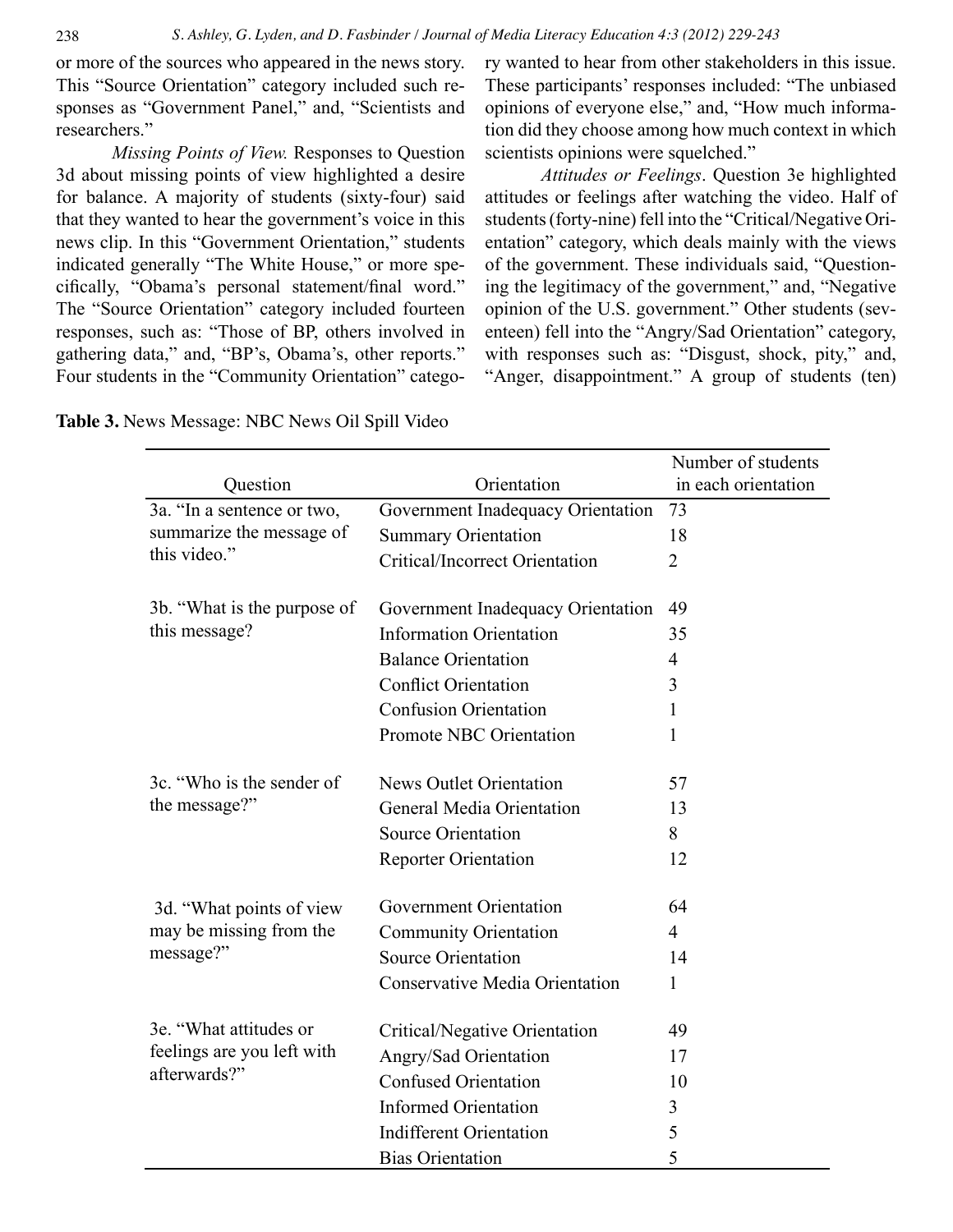indicated their sense of confusion after seeing this video. In this "Confusion Orientation," responses included: "Confused; want to know what really happened and want it cleaned out," and, "Confused, I want more information on the topic." Three students felt "informed," and five students expressed their "indifference." Finally, five students created a "Bias Orientation" category and wrote: "News is biased," or, "I feel like they need to get all sides before they start bashing someone. It seemed like they didn't have all the facts."

The NBC News report was easy to identify, but only a few students went beyond the obvious and identified sources and reporters among the senders of the message. None of the respondents mentioned NBC's corporate owners. As with the BP publicity video, students identified a range of purposes and missing points of view that collectively reflects a reasonable degree of literacy. But individually, students had a limited view of the message, its purpose and its meaning.

In general, we found that undergraduate students from a variety of campus learning communities were poorly versed in analyzing and understanding a variety of media messages. Students had an especially difficult time articulating the purpose, message and sender of the BP publicity video and the NBC news report. In most cases, student responses focused on the most superficial components of media messages and did not reflect a deep understanding of the purpose of media messages or an ability to critically analyze them. Our findings suggest that these students see the world of media messages as simple and straightforward and to be taken at face value. Students seemed confident that these messages had clear primary meanings and senders that could be easily identified. Students almost never expressed uncertainty, raised questions, left items blank, or said they did not know. They seemed more interested in providing a single "correct" answer than in acknowledging the complicated reality of these corporate and commercial media messages.

## **Conclusion**

Our study follows previous research in the field of media literacy that aims to identify gaps in students' knowledge and skills related to media message evaluation and analysis. But rather than attempting to illustrate the effectiveness of media literacy education based on scholars' or educators' prescribed treatments, we simply sought to gather baseline qualitative data that would offer insights into how students see the world of media messages and how they construct meaning from it. Our hope is that these insights will help educators and scholars better craft and tailor media education programs and curricula. In general, we conclude that literacy programs should aim to complicate students' media realities by providing information and asking questions that facilitate critical thought rather than merely seeking clear answers. More specifically, educators should explore and identify different types of media messages and help students highlight the multiplicity of senders, purposes, and meanings behind each.

In our study, most students were able to identify the purpose of the advertisement, but had a harder time with videos created for public relations purposes or by a news organization. With the ad, students interpreted the message in a variety of ways and often thought the actor was the primary sender of the message. Student responses did not reflect an understanding of the role the actor played in the overall delivery of the message. While this is an unfortunate conclusion for media literacy educators, it may be what advertisers want. Overall, the ad was the video that most often left students with feelings of entertainment or amusement.

With regard to the PR video, most students indicated a summary message that had to do with rescuing and releasing the pelicans. For the most part, students indicated that they understood this video as a news story; they identified the purpose as education or information. They did not understand that BP was actually behind the video. This sheds light on the controversial use of video news releases and other types of videos that public relations companies produce, in that students are unable to recognize promotional material. Most students incorrectly thought that environmental specialists produced the BP video.

Students were quick to state that the message and purpose of the news story had to do with showing the inadequacy or mistakes of the government. They understood that a news outlet produced this message but did not indicate any deeper understanding of media ownership or control issues. Students responses to this video also were contradictory because they were abrupt to blame the news outlet for showing the government in a negative light, yet the majority of students was left with feelings that were critical of the government or otherwise negative.

Students were able to identify a variety of missing points of view in all three videos, which could relate to the proliferation of talk about bias, fairness, and balance in today's media culture. This could be a boon to critical thinking and a starting point for media educa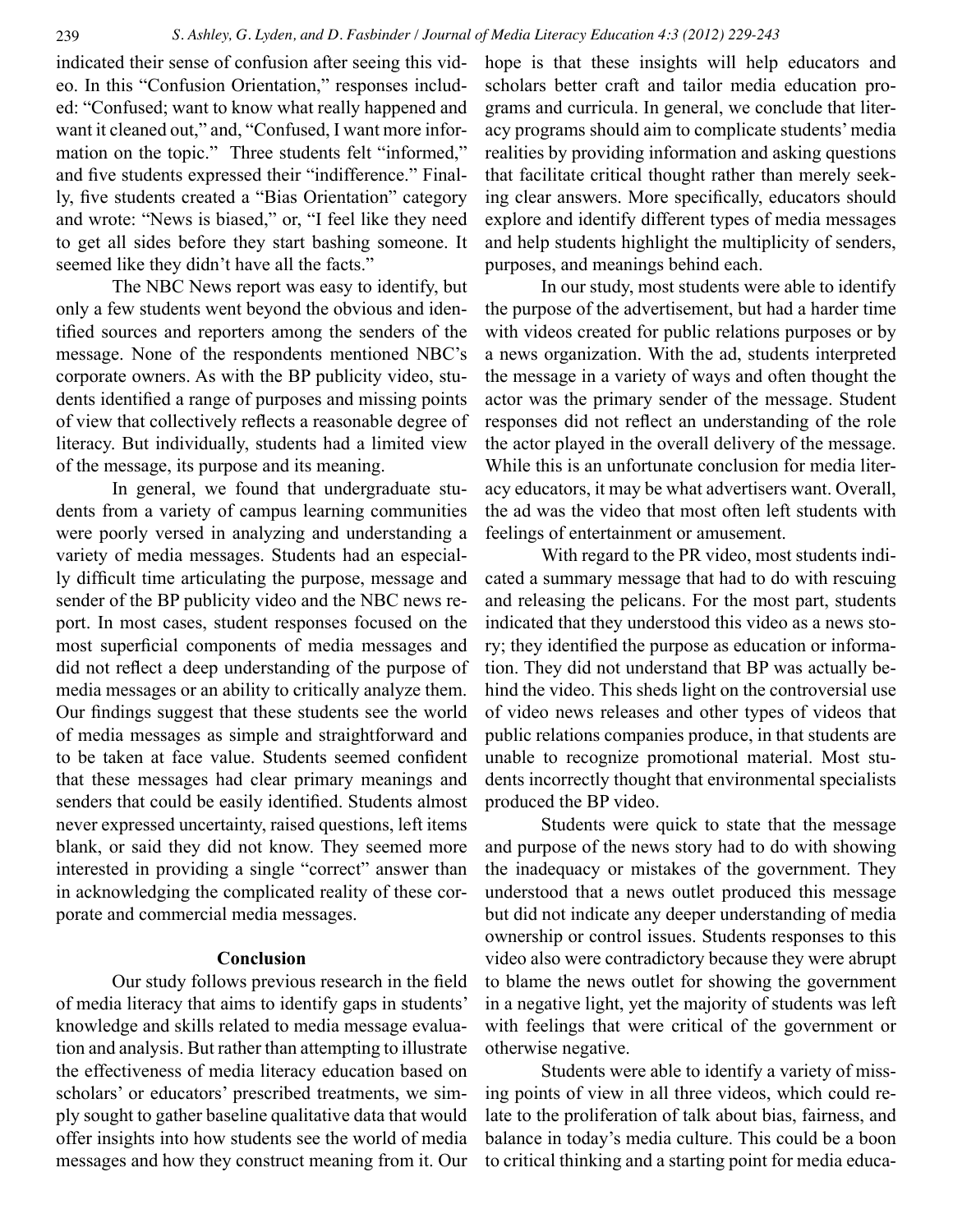tors. At the same time, this could also speak to a preference for conflict and the taking of "sides" in media messages as opposed to a preference for nuanced information and rational debate about complex issues. Educators should work to tease out this problem as a way to challenge the intended meanings of media messages.

Future research in this area could employ indepth interviews or focus groups with participants to gain a richer understanding of their interpretations of media messages. In our study, for example, some participants indicated more than one answer for questions and others did not expand on their responses. In addition, responses indicated students understood more about advertising tactics than they did about news and public relations. Perhaps in-depth interviews could uncover more about participants' educational backgrounds and experiences that might explain their advertising savvy relative to other kinds of messages.

Hobbs and Jensen (2009) wrote, "To be truly literate means being able to use the dominant symbol systems of the culture for personal, aesthetic, cultural, social, and political goals" (4-5). The findings presented here suggest that young people may not possess the interpretive skills necessary to use media for such goal attainment. Education efforts should continue to aim at helping students see beyond the surface of media messages and to understand the contexts in which those messages are created, especially as the number and variety of messages and message senders continues to grow. In this context, students also need self-awareness of how they as individuals and also as members of various communities make sense of mediated messages.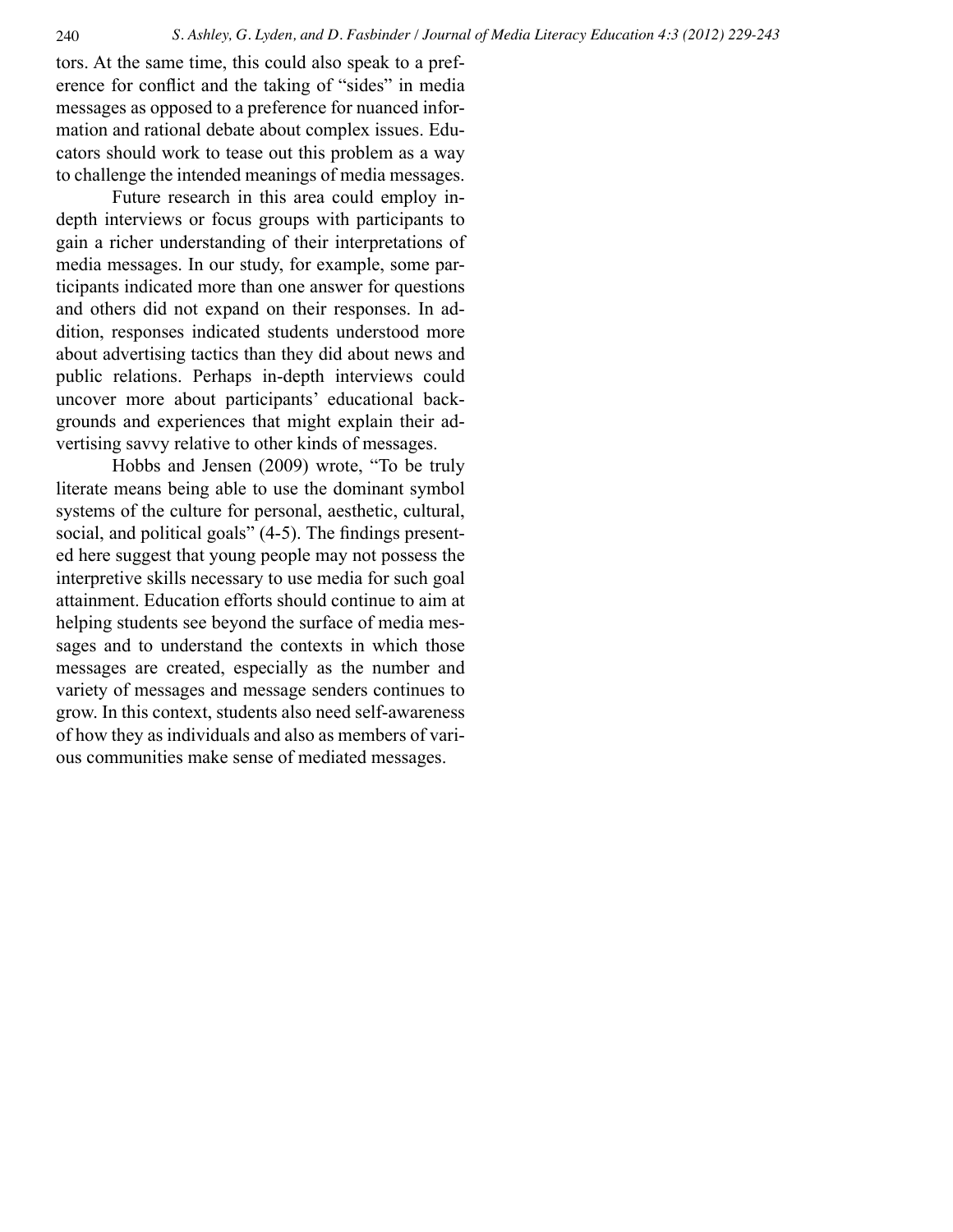## **Appendix A:** Videos

- 1. Old Spice commercial http://www.youtube.com/watch?v=owGykVbfgUE
- 2. BP publicity video (first two minutes) http://www.youtube.com/watch?v=npA\_q1L-K6U&feature=player\_embedded#!
- 3. NBC news report http://www.msnbc.msn.com/id/3032619/vp/38807618#39546095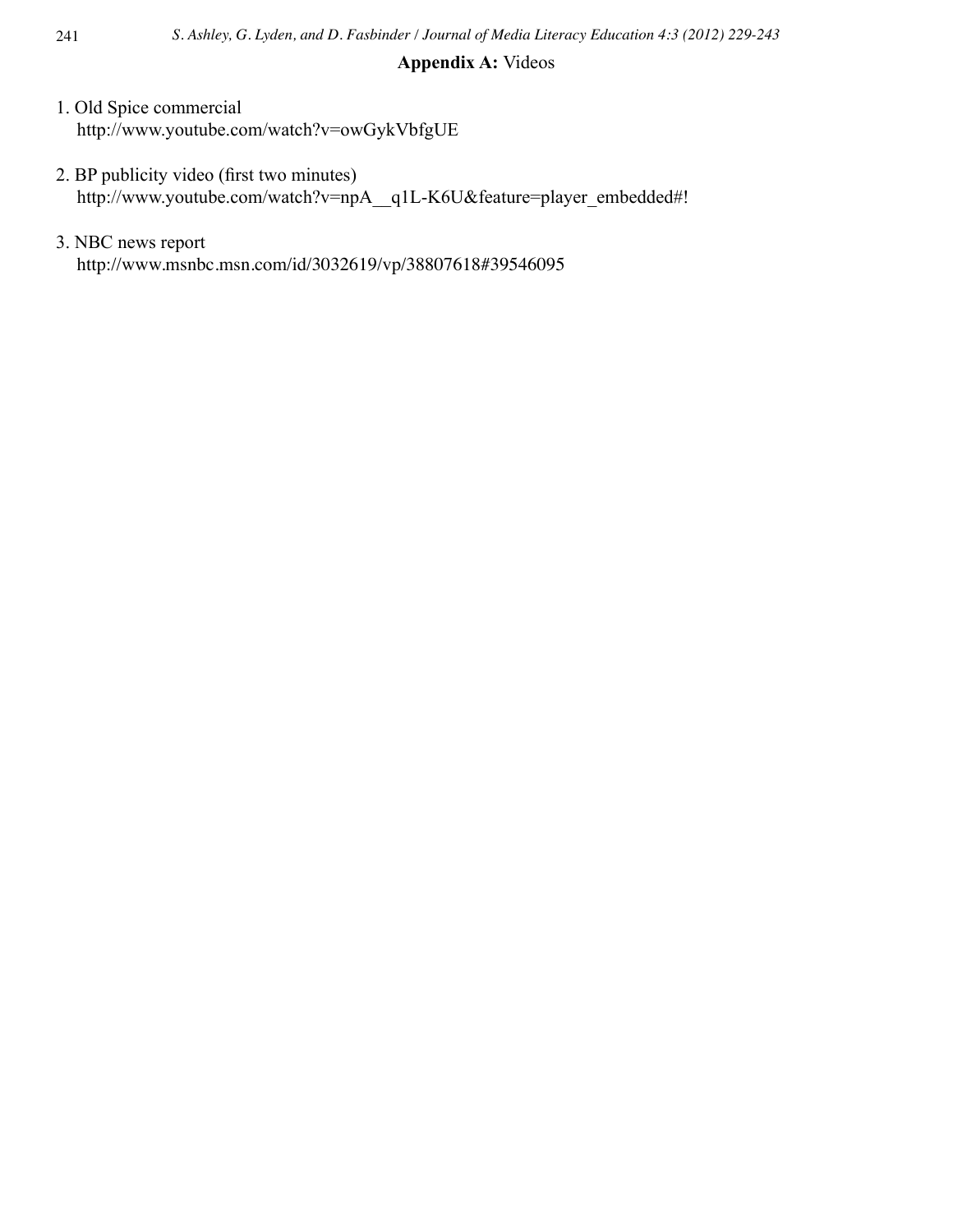242 *S. Ashley, G. Lyden, and D. Fasbinder / Journal of Media Literacy Education 4:3 (2012) 229-243*

## **References**

- Adams, Dennis, and Mary Hamm. 2001. *Literacy in a Multimedia Age*. Norwood, MA: Christopher-Gordon Publishers.
- Ashley, Seth, Mark Poepsel, and Erin Willis. 2010. "Media Literacy and News Credibility: Does Knowledge of Media Ownership Increase Skepticism in News Consumers?" *Journal of Media Literacy Education* 2(1): 37-46.
- Association of College and Research Libraries. 2000. *Information Literacy Competency Standards for Higher Education*. Chicago: American Library Association.
- Aufderheide, Patricia, and Charles Firestone. 1993. *Media Literacy: A Report of the National Leadership Conference on Media Literacy*. Queenstown, MD: Aspen Institute.
- Arke, Edward, and Brian Primack. 2009. "Quantifying Media Literacy: Development, Reliability, and Validity of a New Measure." *Educational Media International* 46(1): 53-65.
- Bloom, Benjamin S., John T. Hastings, and George F. Madaus. 1971. *Handbook on Formative and Summative Evaluation of Student Learning*. New York, NY: McGraw-Hill.
- Christ, William G. 2004. "Assessment, Media Literacy Standards, and Higher Education." *American Behavioral Scientist* 48(1): 92-96.
- Christ, William G., ed. 2006. *Assessing Media Education: A Resources Handbook for Educators and Administrators*. Mahwah, NJ: Lawrence Erlbaum Associates.
- Culver, Sherri Hope, and Thomas Jacobson. 2012. "Media Literacy and Its Use as a Method to Encourage Civic Engagement." *Revista Comunicar* 39, 73-80.
- Duran, Robert L., Bill Yousman, Kaitlin M. Walsh, and Melanie A. Longshore. 2008. "Holistic Media Education: An Assessment of the Effectiveness of a College Course in Media Literacy." *Communication Quarterly* 56(1): 49-68.
- Dyson, Rose A. 1998. "Media Literacy: Who Needs It and What Does It Mean?" *Gazette* 60(2): 155-166.
- Hobbs, Renee, and Richard Frost. 2003. "Measuring the Acquisition of Media-Literacy Skills." *Reading Research Quarterly* 38(3): 330-355.
	- ———. 1998. "The Seven Great Debates in the Media Literacy Movement." *Journal of Communication* 48(1):16.

———. 2005. "Media Literacy and the K-12 Content Areas." Yearbook of the National Society for the Study of Education 104(1): 74-99.

- ———. 2008. "Debates and Challenges Facing New Literacies in the 21st Century." In *The International Handbook of Children, Media and Culture*, edited by S. Livingston and K. Drotner, 431-447. London: Sage.
- ———. 2010. "Digital and Media Literacy: A Plan of Action." Washington, D.C.: The Aspen Institute.
- Hobbs, Renee, and Amy Jensen. 2009. "The Past, Present, and Future of Media Literacy Education." *Journal of Media Literacy Education* 1(1): 1-11.
- Kubey, Robert, and Frank Baker. 1999. "Has Media Literacy Found a Curricular Foothold?" *Education Week* 19(9):56.
- Lewis, Justin. 2009. "What's the Point of Media Studies?" *Television New Media* 10(1): 91-93.
- Lewis, Justin, and Sut Jhally. 1998. "The Struggle over Media Literacy." *Journal of Communication* 48(1):109.
- Martens, Hans. 2010. "Evaluating Media Literacy Education: Concepts, Theories and Future Directions." *Journal of Media Literacy Education* 2(1): 14-22.
- Masterman, Len. 1985. *Teaching the Media*. London: Co-media.
- ––––––. 1997. "A Rationale for Media Education." In *Media Literacy in the Information Age: Current Perspectives, Information, and Behavior*, edited by R. W. Kubey, 15-68. New Brunswick, N.J.: Transaction.
- McLaughlin, Lisa. 1994. "Introduction: Critical Media Pedagogy and the Public Sphere." *Journal of Communication Inquiry* 18(2): 5-7.
- Mihailidis, Paul. 2008 "Are We Speaking the Same Language? Assessing the State of Media Literacy Education in U.S. Higher Education." *Studies on Media & Information Literacy Education* 8(4): 1-14.
- National Association for Media Literacy Education (NAMLE). 2007. "Core Principles of Media Literacy Education." http://namle.net/wp-content/ uploads/2009/09/NAMLE-CPMLE-w-questions2. pdf
- Potter, W. James. 2004. *Theory of Media Literacy: A Cognitive Approach*. Thousand Oaks, Calif.: Sage Publications.
- Potter, W. James. 2010. "The State of Media Literacy." *Journal of Broadcasting & Electronic Media*